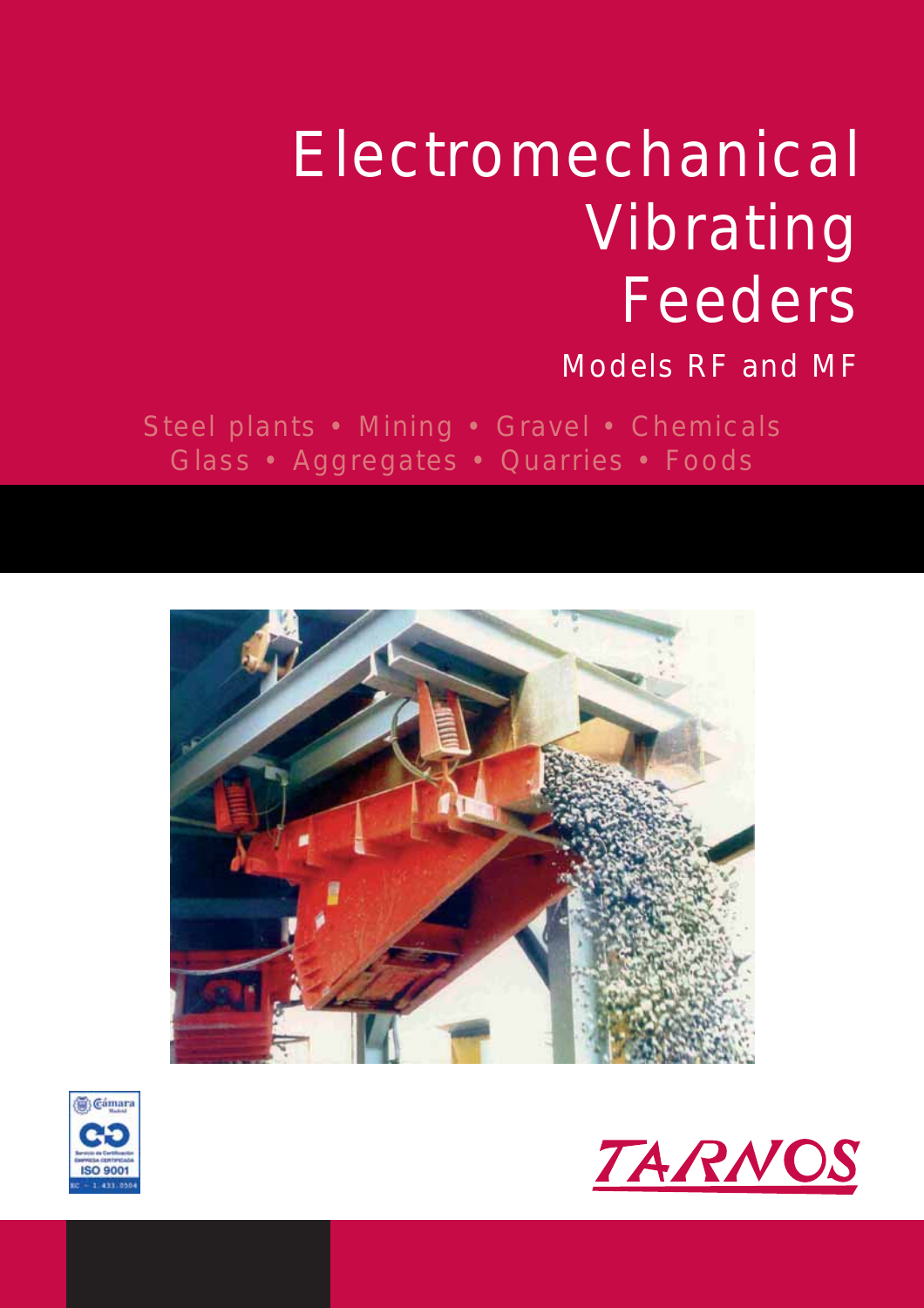# Electromechanical<br>Eededers<br>Electromechanical Vibrating Feeders Models RF and MF



#### models

The high-capacity Electromechanical Feeders, are available in four RF models and seven MF models, to meet the varying bulk material handling requirements. These units will provide feed rate capacities ranging from just a few tons up to 6,000 T.P.H.

TARNOS high-capacity Electromechanical - the RF model for Medium-Duty work and the MF for Heavy-Duty - are capable of feeding a wide variety of bulk materials from storage piles, hoppers and silos.

#### operating principle

The operating principle of the RF and MF models Electromechanical Feeders is based on a subresonant system of two masses that are elastically connected. One of them, the moving mass, is the trough itself (1).

The other, the fixed mass, is a strong cast part (2), housing a shaft supported on sturdy bearings, the shaft being rotated by a conventional electric motor (3).

The shaft is eccentric in the RF model, and concentric with adjustable counterweights in the MF model. The two masses are connected by rubber polymer springs (4).

This sub-resonant operation provides the advantages of less installed power and rapid and smooth starting and stoping



#### **controllers**

The Electromechanical Feeders, type RF and MF, can be optionally equipped with Controller, which provides feed rate regulation by acting on the revolution rate of the motor and this varying the speed at which material on the trough moves foward.

Other regulation possibilities include: Two speed flow control, by means of an external signal; automatic flow rate control by means of a DC signal; automatic flow regulation in response to the current drain of a motor (crusher).



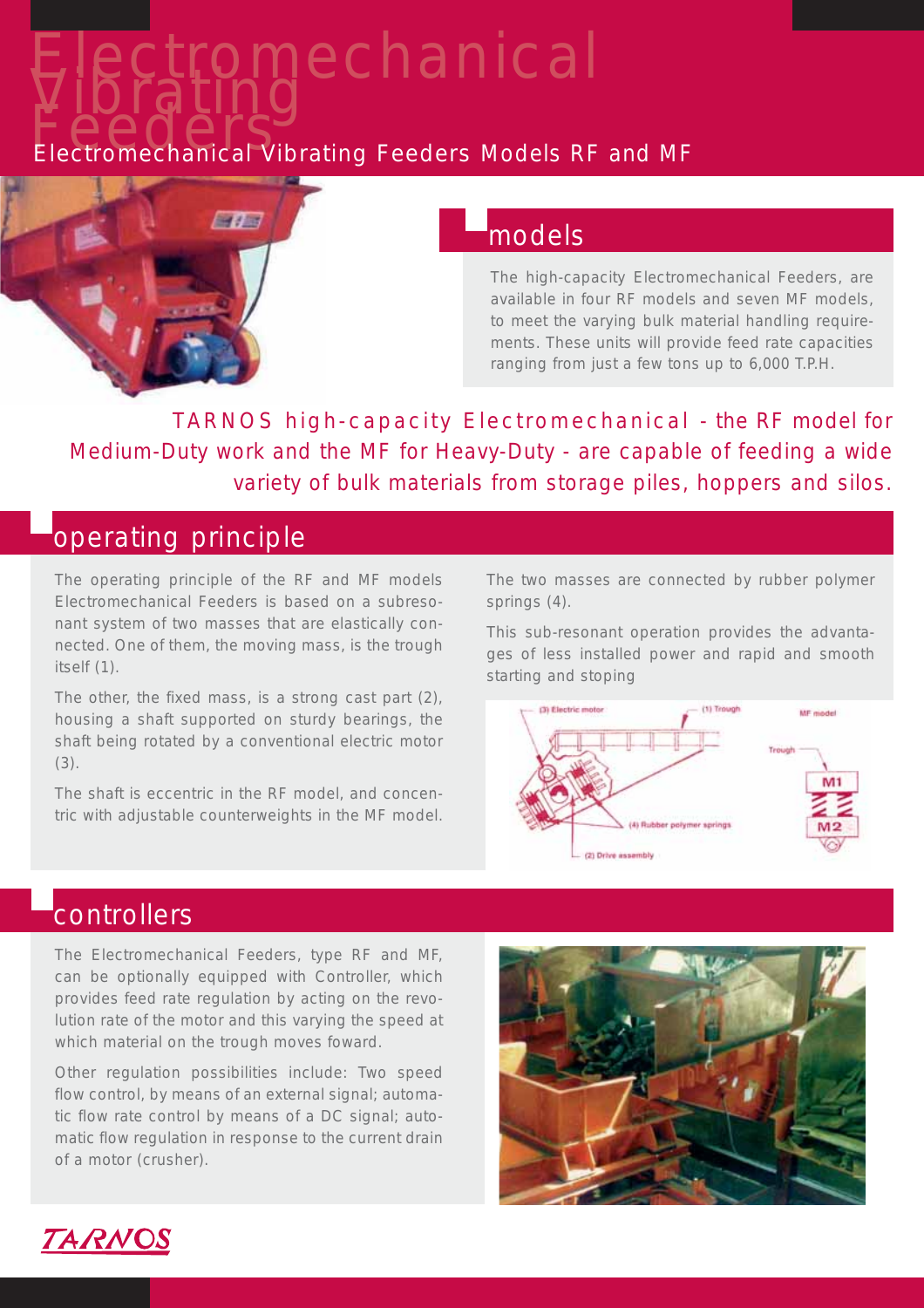Electromechanical<br>Vibrating<br>Electromechanical Vibrating Feeders Models RF and MF

#### hopper design

The right design in the hopper is needed to achieve good material flow and to choose the feeder giving the best return on the investment. The characteristics of the materials handled, such as their particle size, density and humidity, are important in choosing the feeder and the hopper configuration.

#### The figure shows the recommended hopper design.

- A: Rear wall angle: 60º or more.
- B: Front wall angle: 5º less than "A"
- H: The height between the front outleft of the hopper (gate opening) and the bottom of the trough must be at least twice the largest particle of material, an between 1.2 and 1.5 times the material depth required for discharge, in order to achieve the desired flow rate.
- T: The optimum proportion is for "T" to be equal to or slightly larger than "H/2". If "T>H", the result is a non-uniform flow of material.
- D: Hopper opening width: 2.5 times the largest particle for random size material, and 5 times largest particle size for sized material.

The trough length should be long enoungh to retain the material when the feeder is stopped.

Drives design enables to withstand massive headloads.



The standard Electromechanical Feeders are furnished with open troughs made of carbon steel with unions made by electric welding. As an option, troughs made of special steels can be supplied, or ones lined with wear-resistant, refractory or plastic coatings.

#### The troughs can be manufactured in many shapes:

- Flat bottom
- Straight or diagonal discharge, or with tapered walls
- Tubular
- Closed
- Stepped
- Grizzly bar trough

#### trough models **function** features and advantages

- Ruggedly constructed
- Long-life service
- High reliability
- Very steady operation
- Low-power electric motor
- High vibrating stroke
- Driven by conventional asynchronous motor
- Rapid and smooth starting and stopping
- Optional Controller for varying the material flow rate
- Minimal maintenance